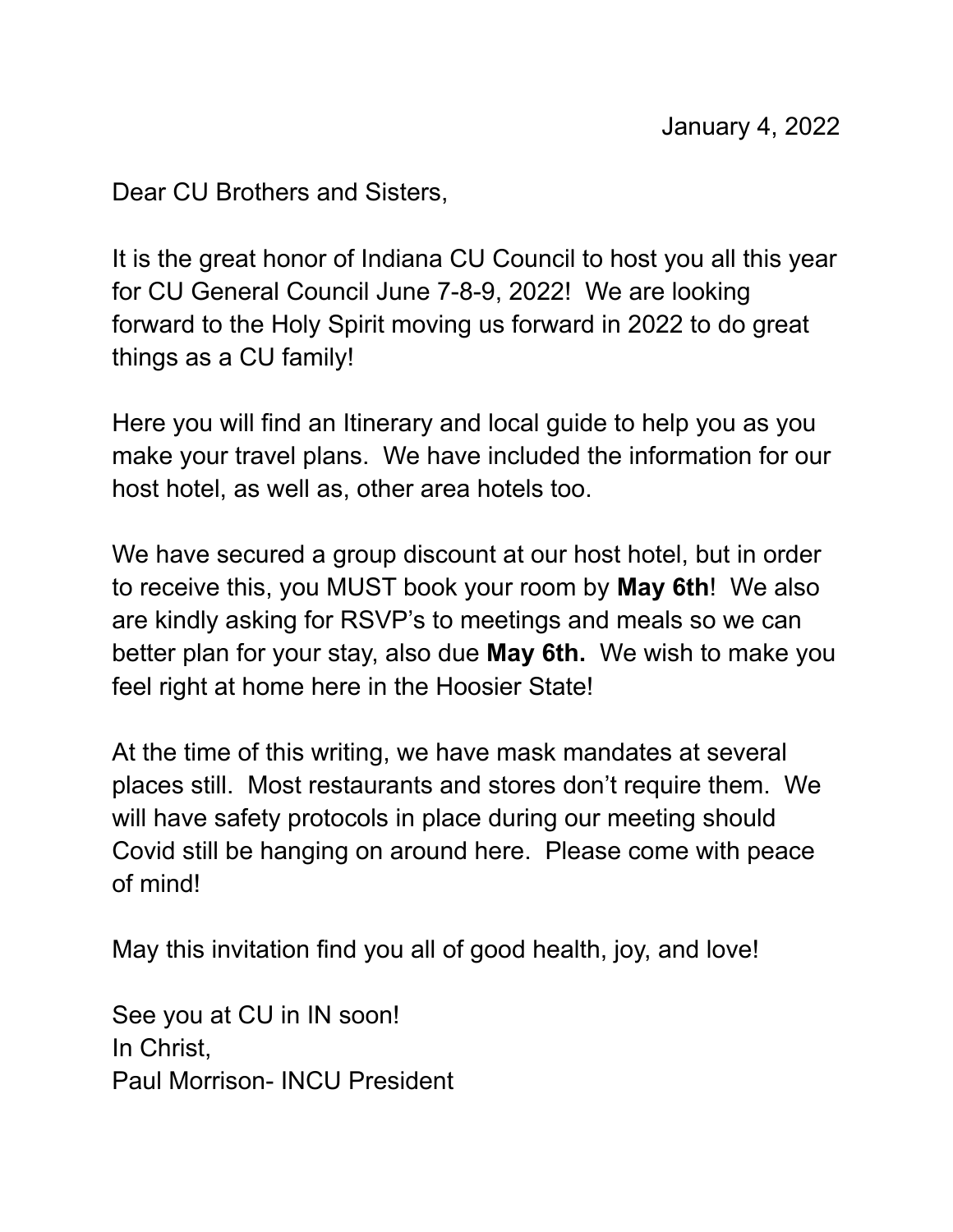# **Christian Union General Council Itinerary June 7-8-9, 2022**

### *Guest Hotel*

Hampton Inn 59 E Rampart St Shelbyville, IN 46176 (317) 398-9100 - press option 2 to book your room

We have blocked off 10 King size bed rooms and 20 2-double bed rooms. All rooms have been guaranteed the price of \$130 + tax. Mention that you are with Christian Union General Council when booking.

Give the room code given when booking your room please. Room with king bed and pullout couch- code- 8299-3897 Room with 2 double beds- 8194-8329 *Rooms MUST be booked by May 6th for discount to apply*

Our host hotel offers an indoor pool open from 8a-10p, a fitness center open 5a-11p, a free hot breakfast from 6a-10a. Each room has a coffee maker, microwave, and mini fridge.

Check in- 3p Check out- noon

If you have additional questions please call Kylie at the front desk M-F 6a-2p

Other area hotels-Holiday Inn Express (317) 398-0800 Comfort Inn (317) 398-8044 Quality Inn (317) 392-2299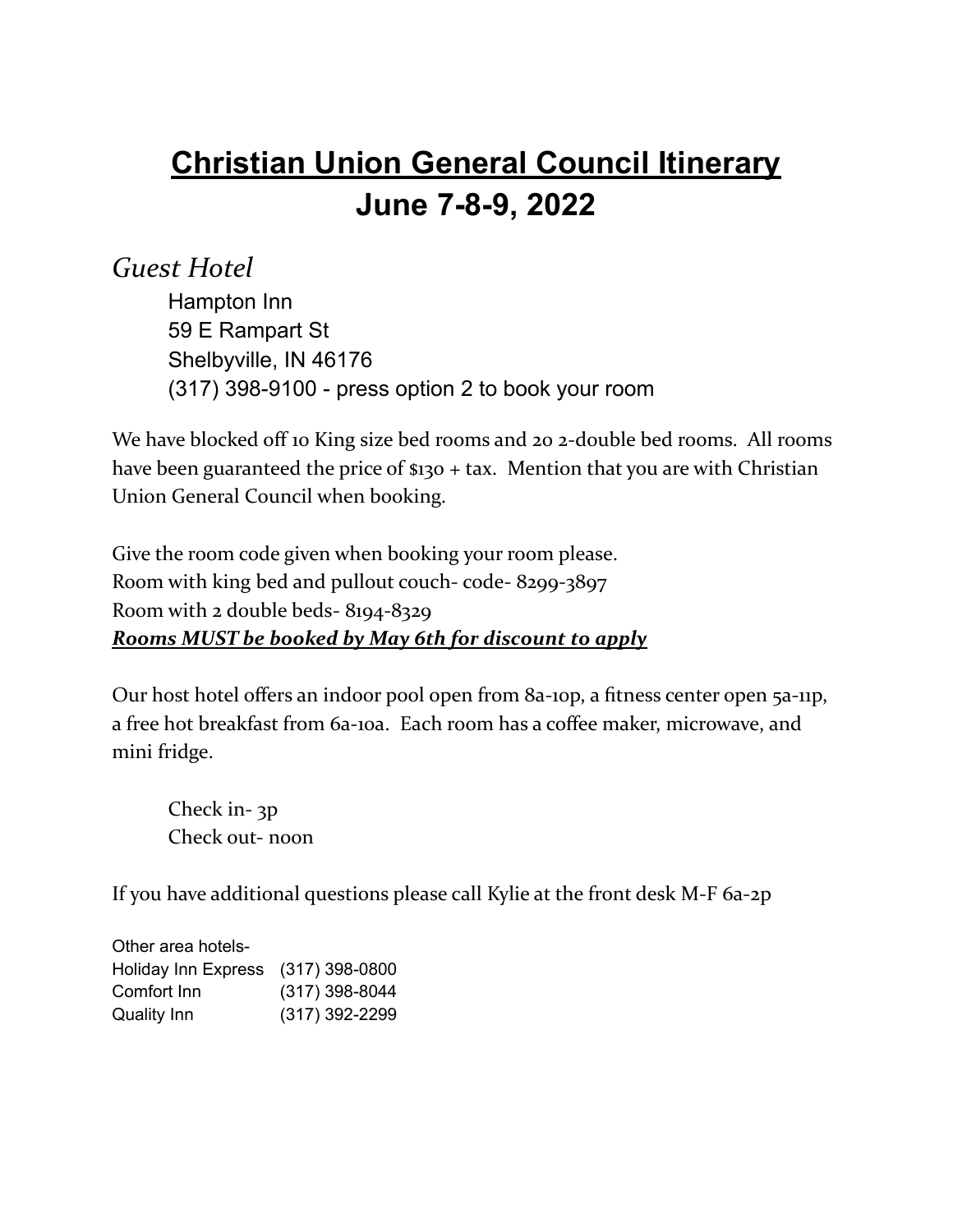Cracker Barrel Speedway Zaxby's Casey's McDonald's Shell Wendy's Texas Corral Waffle House Taco Bell

### Restaurants Nearest Hotel- Gas Stations Nearest Hotel-

### Other area restaurants- Pizza for delivery

Applebee's **Starbucks** Dunkin' Arby's King Buffet Penn Station Subway Jimmy John's Rally's Burger King Taco Bell McDonald's White Castle Cholula Mexican Restaurant Wendy's King Gyros The Chicken Inn Grandma's Pancake House

| Denny's    | Papa John's                          | (317) 398-2600 |
|------------|--------------------------------------|----------------|
| Applebee's | Domino's                             | (317) 398-0724 |
| Wings Etc  | Pizza Hut                            | (317) 398-0061 |
| Fazoli's   | Cagney's (Pizza King) (317) 392-4677 |                |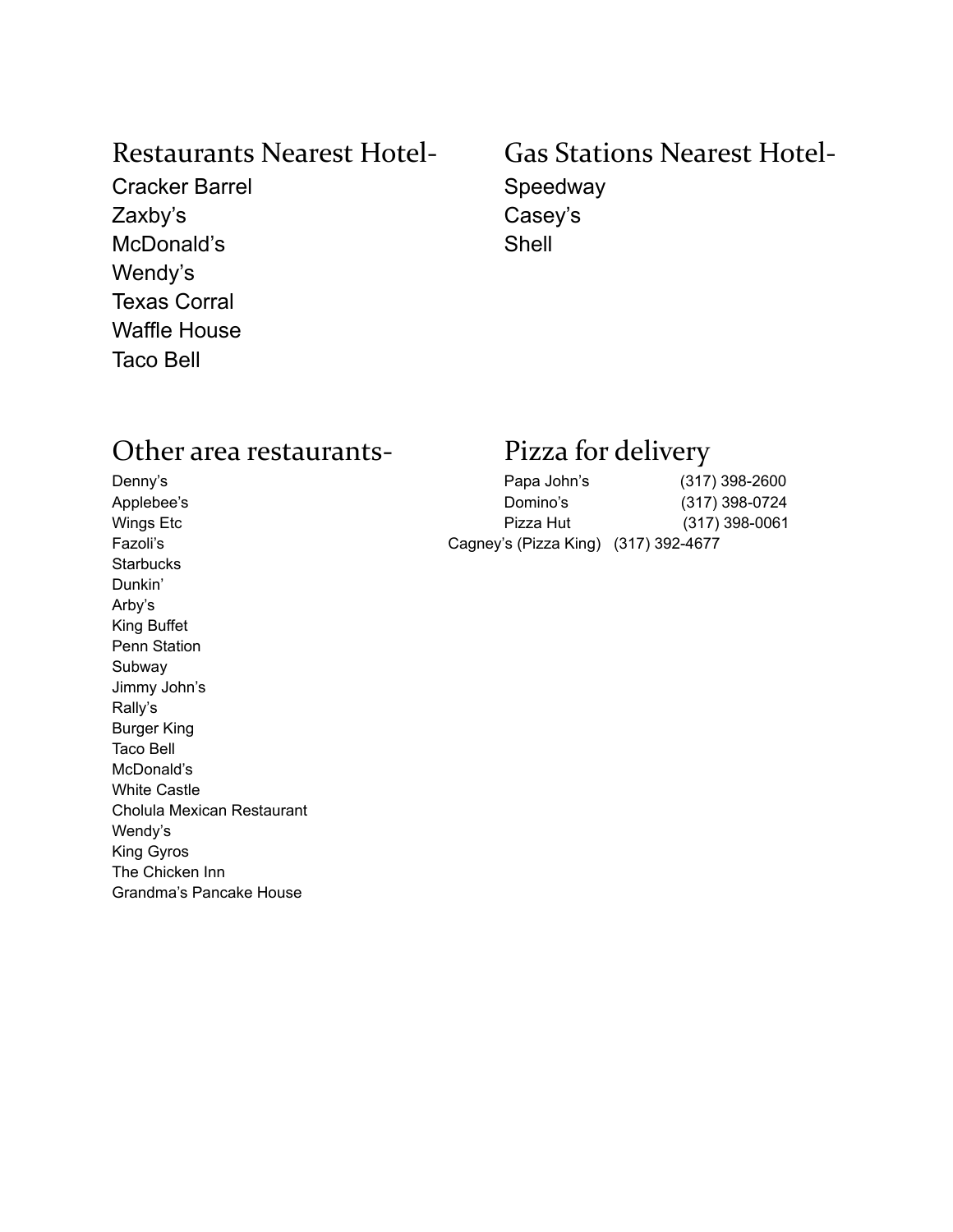# <u>Tuesday, June 7, 2022</u>

Meetings start at 9am at: Rays Crossing CU Church 2115 N 600 E Shelbyville, IN 46176

Handicapp accessible,

Bottled water, snacks, and mints are provided by **Mt Pleasant CU** during all three days of meetings.

Dinner for the evening will be at one of our area restaurants.

An evening service will take place from 7pm-8pm with guest speaker Pastor Tami Mussche from **Waynetown CU**. Music will be brought to you during the service by Pastor Paul Morrison from **Waynetown CU**.

### Wednesday, June 8, 2022

Doors will open at 8am with a continental breakfast provided by **Waynetown CU.**

Meetings start at 9am.

Lunch will be provided by **Blue Ridge CU**

Evening meal will be at 6pm and provided by **Rays Crossing CU**

### and **Homer CU**

An evening service will take place from 7pm-8pm with guest speaker Pastor James Thurman from **Blue Ridge CU**. Music will be brought to you during the service by

## Thursday, June 9, 2022

Doors will open at 8am with a continental breakfast provided by **Holman CU**. Meetings start at 9am.

Lunch will be provided by **Wilson Chapel CU**